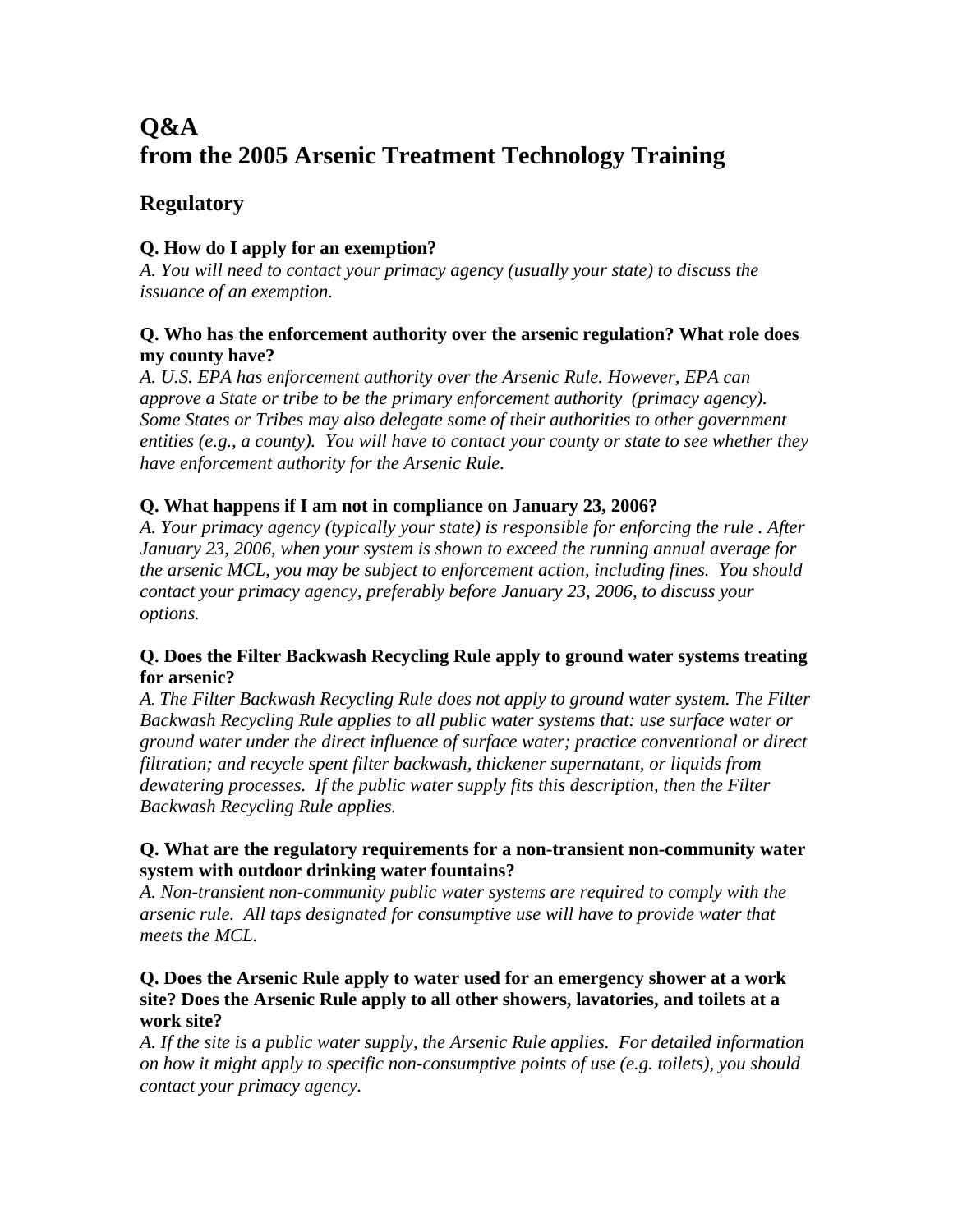#### **Q. What is grandfathering and where can I find more information about it?**

*A. Grandfathering means using previously collected samples to meet the monitoring requirements of the Arsenic Rule that come into effect on January 23, 2006. Ground water systems may grandfather any arsenic sampling results for samples collected between January 1, 2005 and January 23, 2006. Surface water systems may grandfather samples collected between January 1, 2006 and January 23, 2006. All the data should be consistent with the analytical methodology approved for use by the January 22, 2001 Final Rule. For more information, refer to 40 CFR 141.23c(1) and 141.23k(1) and EPA's Arsenic Rule Web site (http://www.epa.gov/safewater/arsenic.html).* 

# **Treatment Selection**

## **Q. If you are very close to the 20:1 Fe:As ratio, which way would you go?**

*A. When you have iron in the source water at levels at or above the secondary standard of 0.3 mg/L, in almost every case the iron will have to be removed to prevent staining and other problems. The iron removal process (oxidation/filtration) is also effective for arsenic removal. Therefore, iron removal by oxidation and filtration is likely to be the technology of choice.* 

#### **Q. In the West, water quantity is as big an issue as water quality. Can you discuss some of the water loss considerations for systems in an arid climate in terms of the treatment options available?**

*A. Most arsenic removal technologies are relatively efficient in terms of water loss. In*  many cases, they can be designed to waste even less water by providing for recycle of *wastewater streams. Reverse osmosis is the exception to the rule and typically has high water losses but these water losses can be minimized with additional stages. Additionally, the waste water produced has high total dissolved solids with can make it difficult to dispose of in arid areas.* 

#### **Q. I'm getting conflicting information on the effectiveness of treatment technologies in removing arsenic (III). Can you comment on your experiences?**

*A. No common technology will remove arsenic (III) as effectively as arsenic (V). Arsenic(III) has to be oxidized to arsenic(V) for efficient arsenic removal.* 

# **Q. Most examples shown in the presentation show low flow rates. How would a 1,200 gpm well with arsenic levels in the 10-20 ppb range be handled differently?**

*A. This well can be effectively treated by any of the arsenic removal treatment technologies. Obviously, the size of the treatment plant has to be larger. The considerations for technology selection are very similar, including water quality and residuals management/disposal.* 

#### **Q. A system has 14 ppb arsenic and 350 ppb iron. The system has a 5 mile transmission line. Would it be possible to chlorinate at the well, i.e. change arsenic(III) to (V) and tie up arsenic with the iron?**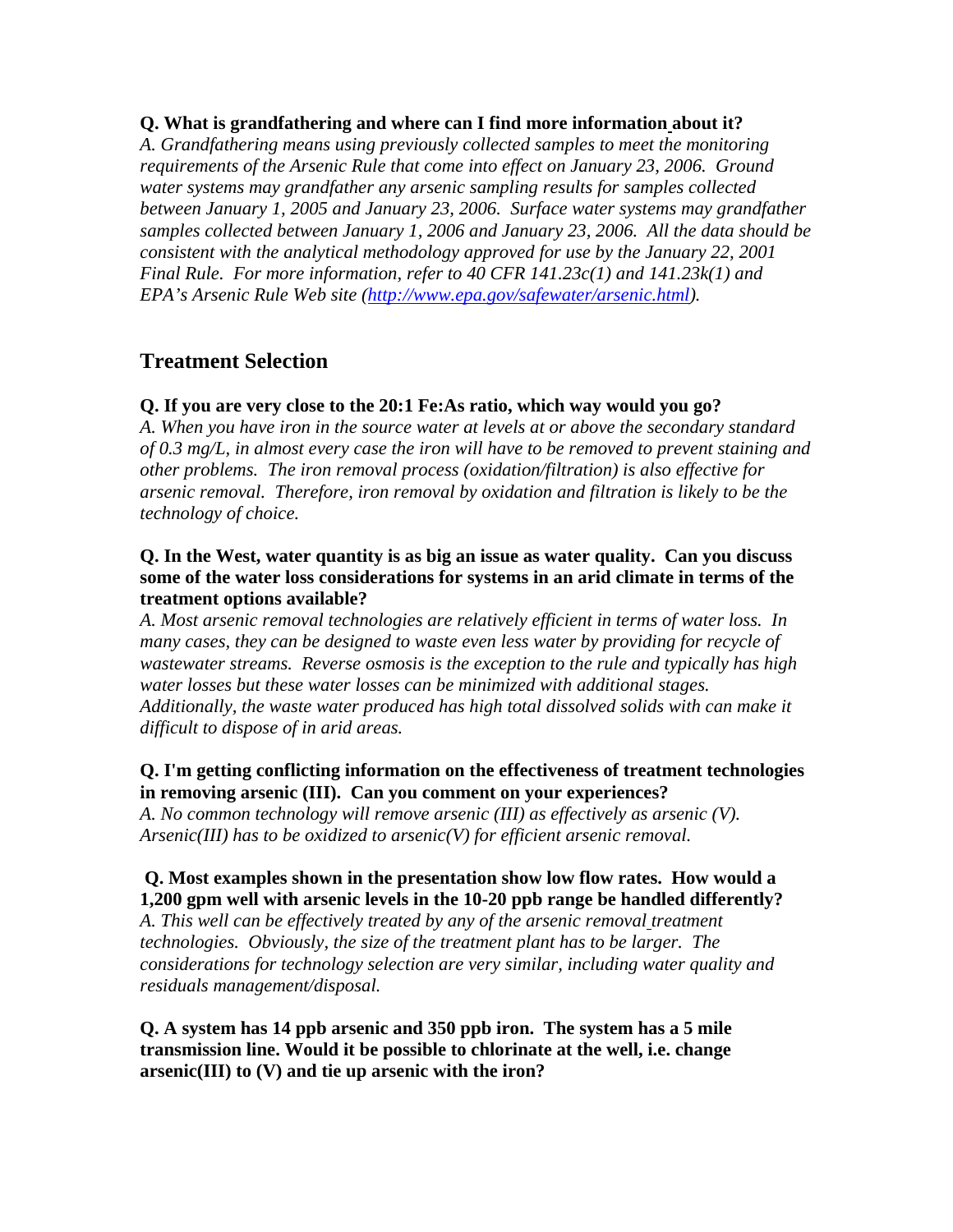*A. In the process described above, the iron would be oxidized and the arsenic would be tied up with the iron. However, the resulting precipitate containing the arsenic should be filtered from the system prior to pumping it through the transmission main in order to keep sludge from settling out in the main.* 

#### **Q. Is there a set of laboratory tests that should be used to characterize source water for the purposes of evaluating the most suitable treatment?**

*A. U.S. EPA's Arsenic Treatment Technology Evaluation Handbook for Small Systems has a list of suggested water quality parameters on pages 40-41. See http://www.epa.gov/safewater/smallsys/arsenic\_treatment\_handbook\_lo.pdf.* 

#### **Q. How effective are the portable test kits as a screening method for arsenic, i.e., process control monitoring?**

*A. Some portable test kits are effective in measuring the arsenic level in drinking water. Some systems are using test kits for process control monitoring in some of their arsenic treatment facilities. However, these test kits are not approved for compliance monitoring.* 

#### **Q. For those of us who are already approaching the preliminary design stage, is there any opportunity to get "peer review" of the "reasonableness" of the proposed approach, from those who have so much experience and knowledge from across the nation?**

*A. There is no nationally-sponsored peer review process. Contact your primacy agency for assistance in evaluating your treatment process.* 

## **Q. How does the influent concentration variability affect design and sizing of a system?**

*A. Variability of the arsenic concentration in the raw water will normally have very little impact upon the design of the treatment facilities. When using adsorptive media, it will have an impact on the length of time between media change-outs and/or replacements. Most system designs will be flexible enough to handle some variability.* 

## **Q. Because of the waste disposal limitations in California, what are the most feasible treatment options?**

*A. All treatment technologies are feasible in California, even with the more stringent waste disposal limitations. The suitability of the option depends on your water system's specific water quality characteristics.* 

# **Working with Vendors & Engineers**

# **Q. I've been hearing some things about leasing options. Why might this be a good option for my system?**

*A. Leasing may be a good alternative for some water systems for several reasons: the water system will not have initial high capital costs; leasing allows the community to try*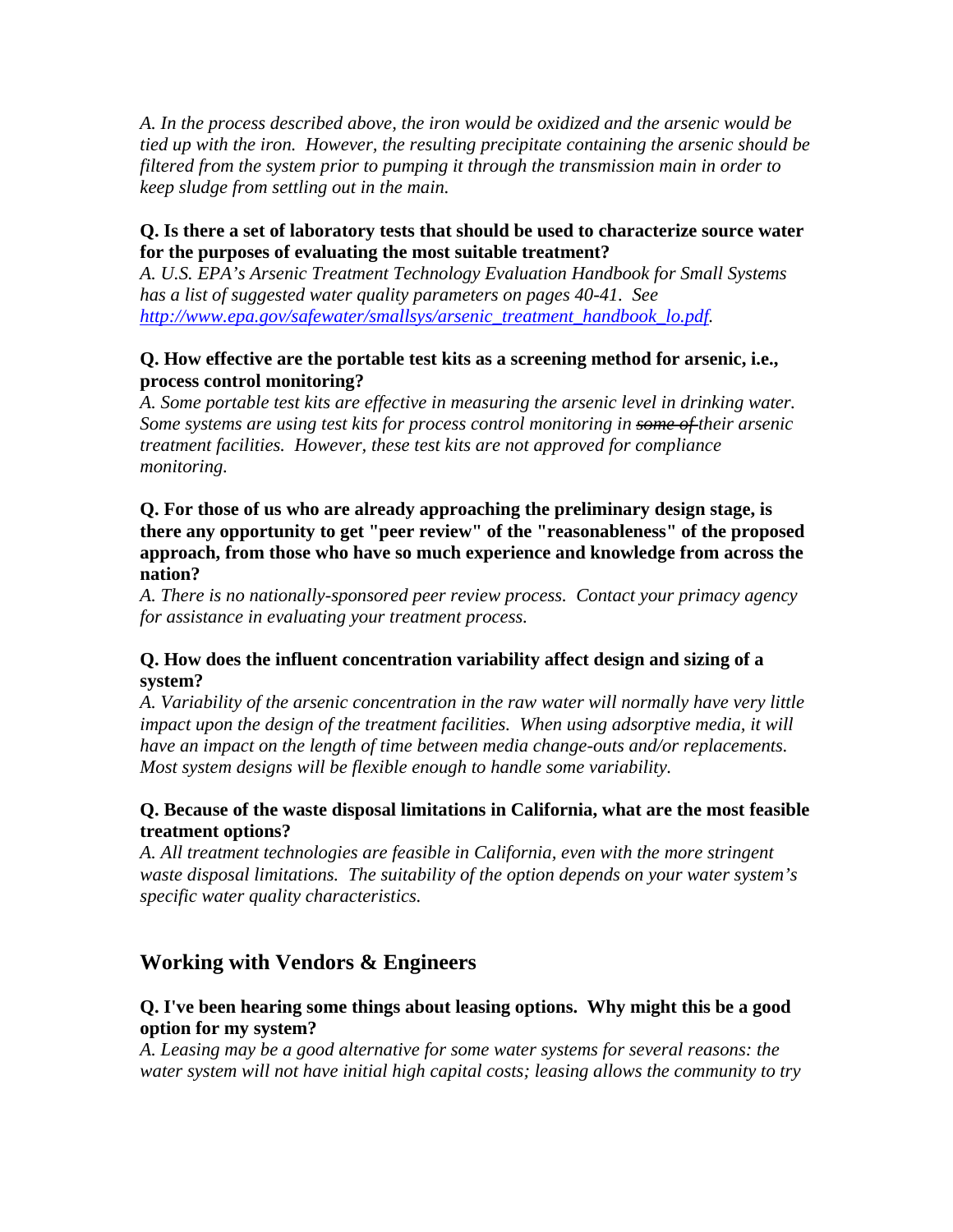*out a technology without making a long-term commitment; and, leasing puts the burden of system design on the supplier.* 

#### **Q. What type of contract stipulations or guarantees should I make sure are included in a contract with a vendor?**

*A. There are many stipulations that should be included in a contract, including, but not limited to: cost schedules; performance guarantees; maintenance agreements; waste disposal requirements; and provision of technical assistance.* 

# **Q. What can a potential client do to be best prepared for meeting with an engineer?**

*A. Understand your water system (existing treatment, flow requirements, future flow requirements, etc.) and be familiar with your system's raw water characteristics.* 

# **Non-treatment Strategies**

**Q. What do you know about systems using aquifer storage and recovery techniques?**  *A. Truckee Meadows Water Authority (Nevada) is putting treated surface water down their well with chlorine and are able to extract four times as much water (with less arsenic) due to the oxidation in-situ. This set-up requires sufficient iron within the aquifer to facilitate the arsenic removal.* 

# **Treatment, General**

## **Q. When you look at the project timeline for communities who are just now selecting an engineer and a technology, is it realistic to think that the system will be in compliance by January 23, 2006?**

*A. No. Unless you are a very small system that can install a package system, the compliance date will be difficult to meet. If you cannot comply by January 23, 2006, you should contact your primacy agency as soon as possible to discuss compliance options, such as an exemption or enforcement agreement.*

# **Q. What are the possible interferences with arsenic treatment? How do we know if we will face these interferences and how can that affect which technology we select?**

*A. There are numerous water quality parameters that effect arsenic treatment. Some of the major ones include sulfate, silica, pH, and organic matter. Each affects treatment technologies differently. Visit the Arsenic Virtual Trade show at arsenictradeshow.com to learn more.* 

#### **Q. How does this regulation affect the level of certification that a system operator requires?**

*A. If you plan to install arsenic treatment, contact your state for operator certification requirements.*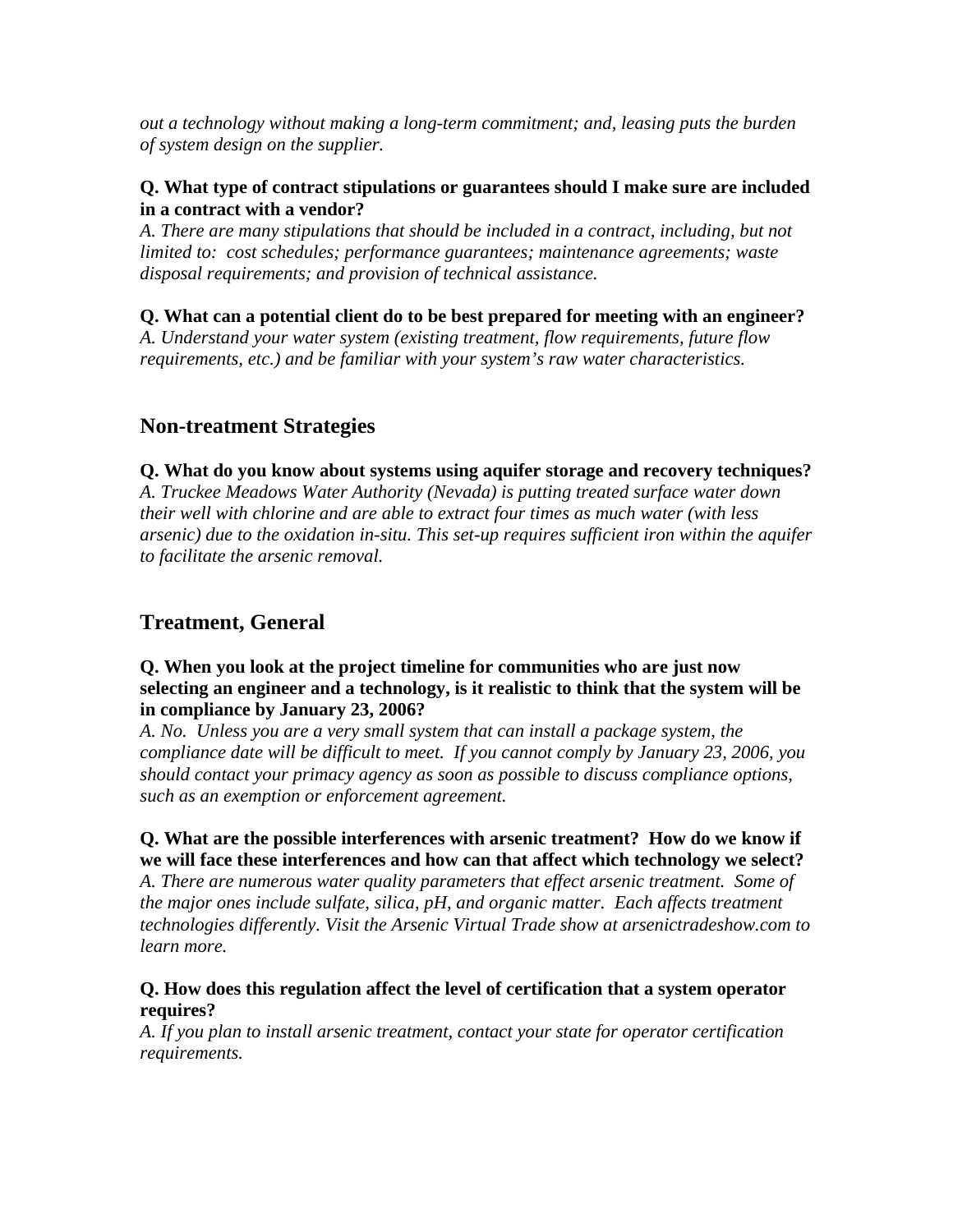#### **Q. Once I have a system in place, what should I be looking for to maintain proper function? How do I know when breakthrough might occur if I haven't pilot-tested the system?**

*A. There is no substitute for pilot testing and process monitoring. Typically, systems that are vulnerable to breakthrough need to monitor between the treatment and guard columns if possible.* 

## **Q. If I have pressure tanks installed, how difficult would it be to switch from one adsorptive media to another, or even to coagulation/filtration?**

*A. Typically, adsorption systems provide 5 to 10 minutes of empty bed contact time. The media can be easily changed out for a new media, though you will need to make provisions to easily drain the media from the vessels. You would need to design in backwashing capability if you wanted the ability to switch from adsorption to coagulation/filtration.* 

# **Q. When you are doing pH adjustment, how are the costs affected?**

*A. Installing pH adjustment chemical feed equipment will increase the initial capital costs. The additional chemical costs will increase the O&M costs. These increased costs may be offset by longer run times or increased treatment efficiencies.* 

# **Q. Explain NSF/ANSI Standards and what it means to be certified.**

*A. NSF/ANSI Standards are third party certifications for drinking water chemicals, components, and treatment units, indicating that these products meet specific quality or performance standards. This certification gives the consumer a significant degree of surety that the certified products are safe to use or meet specific performance standards.* 

## **Q. What processes would you recommend for the removal of both arsenic and uranium?**

*A. This would depend on system size. However, adsorption technologies would be good for most small systems.* 

## **Q. Are you seeing a change in the run length based on how the system is operated?**

*A. Systems are seeing longer run lengths for adsorption media when the pH is adjusted down. Also adsorption systems seem to have increased adsorptive when operated in the run-rest (on-off) mode.* 

# **Oxidation**

## **Q. What is the consumption of chlorine during the oxidation process?**

*A. It takes about 1 mg/L of chlorine to oxidize 1 mg/L of arsenic. Because arsenic concentrations are so low, this demand is not very high.* 

## **Q. In an iron removal system, how far upstream should you be chlorinating before the water gets to the aerator?**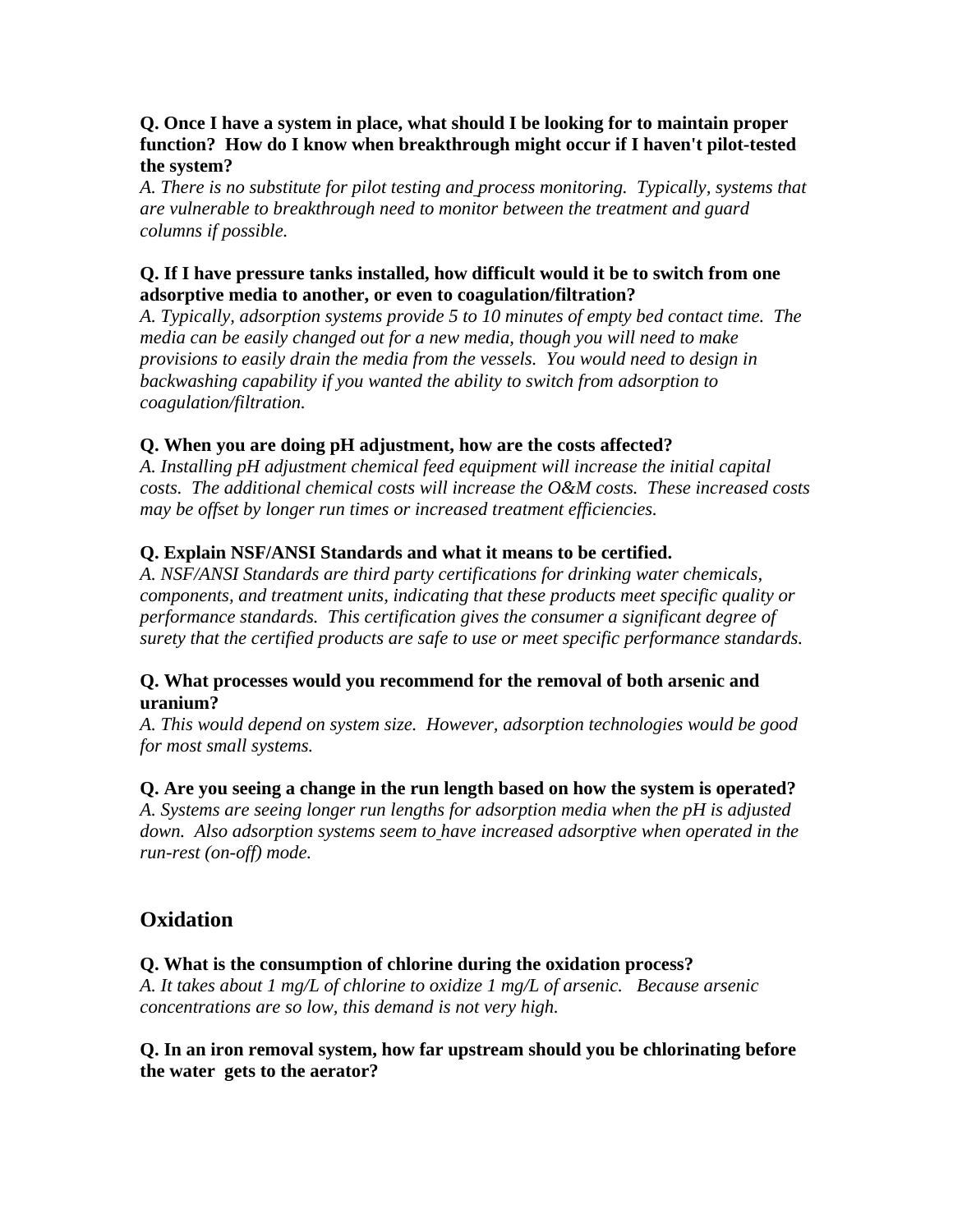*A. You would probably want to have 1 to 2 minutes of contact time before the water is aerated.* 

#### **Q. Do you lose some chlorine from the exhaust of the aeration process?**

*A. Yes. Also, keep in mind that the dissolved iron in the water will exert a chlorine demand. If you wish to have a chlorine residual in the distribution system, you will probably have to add more chlorine after filtration.* 

#### **Q. What are some of the issues we should be concerned about in terms of meeting other drinking water regulations such as the Ground Water Rule?**

*A. Meeting multiple requirements can be challenging. However, the installation of chlorination facilities for arsenic oxidation may also be helpful for meeting the potential requirements of disinfection for the Ground Water rule. However, it is important to ensure adequate contact time and that the appropriate chlorine residual enters the distribution system. Additionally, chlorination may produce disinfection by-products and corrosion could increase with pH adjustment. These can be mitigated with proper application of the treatment processes.* 

# **Point of Use/Point of Entry (POU/POE)**

# **Q. When will there be a final POU/POE guidance? Is there a requirement for 100% system-wide participation for approval?**

*A. The POE/POU guidance is expected to be available by the end of 2005. Contact your state for more information on their POU/POE requirements.* 

## **Q. What is the highest level of arsenic that POU can handle?**

*A. Each POU device will remove arsenic at different concentrations. There are NSF/ANSI challenge tests for arsenic treatment units at concentrations of 50 and 300 micrograms per liter. Ask your vendor for a copy of their unit's certification.* 

## **Q. What can a system manager do to help gain community buy-in to a POU project?**

*A. The primary factor that a system manager can use to encourage buy-in to a POU project is the cost effectiveness of this technology over centralized treatment. Public education on the health effects of elevated arsenic levels and an understanding of the other options for treatment of arsenic are also necessary.* 

#### **Q. Are NSF Standards 42, 53, and 58 only for POU/POE or are they also for central treatment?**

*A. NSF Standards 42 and 53 are developed for POU and POE systems. NSF Standard 58 is for POU reverse osmosis units.* 

# **Iron Removal**

**Q. Why is arsenic removal enhanced when iron particles nucleate with chlorine instead of aeration?**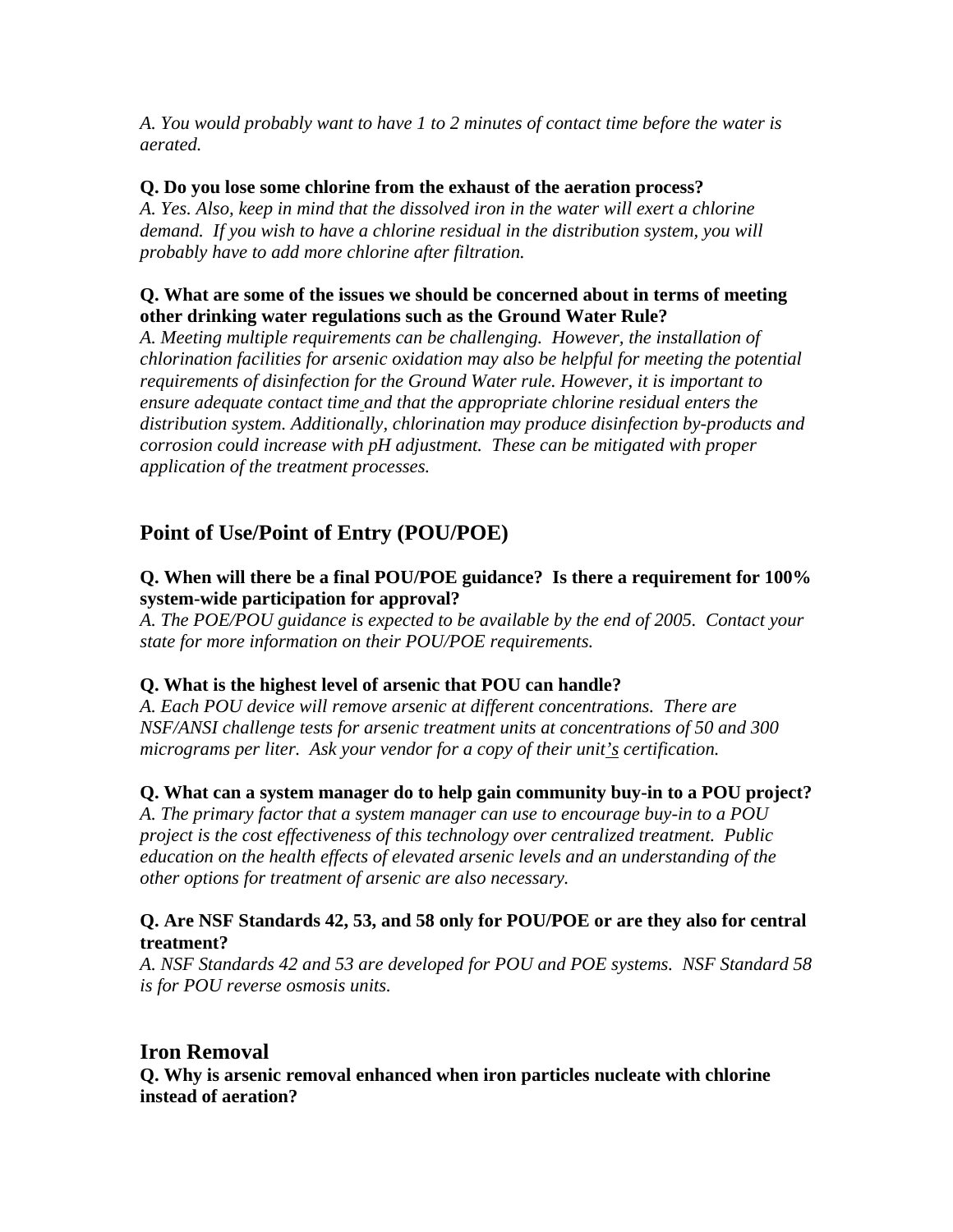*A. The iron oxides produced when dissolved iron is oxidized by chlorine appear to be structurally different than those created by aeration. They seem to have a greater amount of surface area for adsorbing arsenic and, therefore, enhance removal. Chlorine oxidizes the iron to iron oxides. Arsenic attaches to the iron oxides. Aeration is efficient in oxidizing iron but is inefficient in oxidizing arsenic(III) to arsenic(V). Therefore, the arsenic(III) is not effectively removed with aeration only.* 

# **Coagulation/Filtration**

# **Q. What type of material are the microfilters made from?**

*A. The most common types of reverse osmosis membranes are cellulose acetate, thin-film polyamine composites, and sulfonated polysulfone. Most hollow-fiber tube membranes are made from similar materials; cellulose acetate, polysulfone, polypropylene, or polyacrylonitrile.* 

# **Q. What type of chemicals do you use to clean the filters? How do you dispose of them?**

*A. Cleaning agents for membranes vary dependent on feed water characteristics. RO membranes are cleaned with a variety of oxidizing agents and bases. Hollow-fiber membranes may be cleaned with water , air scour, acids, caustic soda, and detergent formulations. These cleaning waste streams are disposed in numerous manners dependent on available infrastructure. Existing installations use direct discharge, sewer discharge, land application, deep well injection, and evaporation ponds.* 

**Q. Will coagulation/microfiltration work when you have a lot of particulate matter?** 

*A. No. Microfiltration units will foul with high levels of particulate matter.* 

# **Iron-based Adsorptive Media**

# **Q. Why does silica affect adsorption processes below a pH of 9?**

*A. Silica is similar to arsenic in that at different pHs, the silica species changes. At lower pHs the silica competes less for the adsorption sites and allows arsenic to be adsorbed more. Also recent research is showing that the percentage of silica that is in a polymeric form increases as the pH decreases. There is some evidence that this form of silica tends to bind off the adsorption sites on media.* 

# **Q. Is the effectiveness of the removal efficiency affected by water temperature, e.g., ground water having a temperature of 114 degrees F?**

*A. Generally, higher temperatures will speed up chemical reactions and increase the performance of reverse osmosis systems. However, 114 degrees F is probably too high for most membrane technologies. Otherwise, the effect of temperature on arsenic removal has not been examined in any published research.*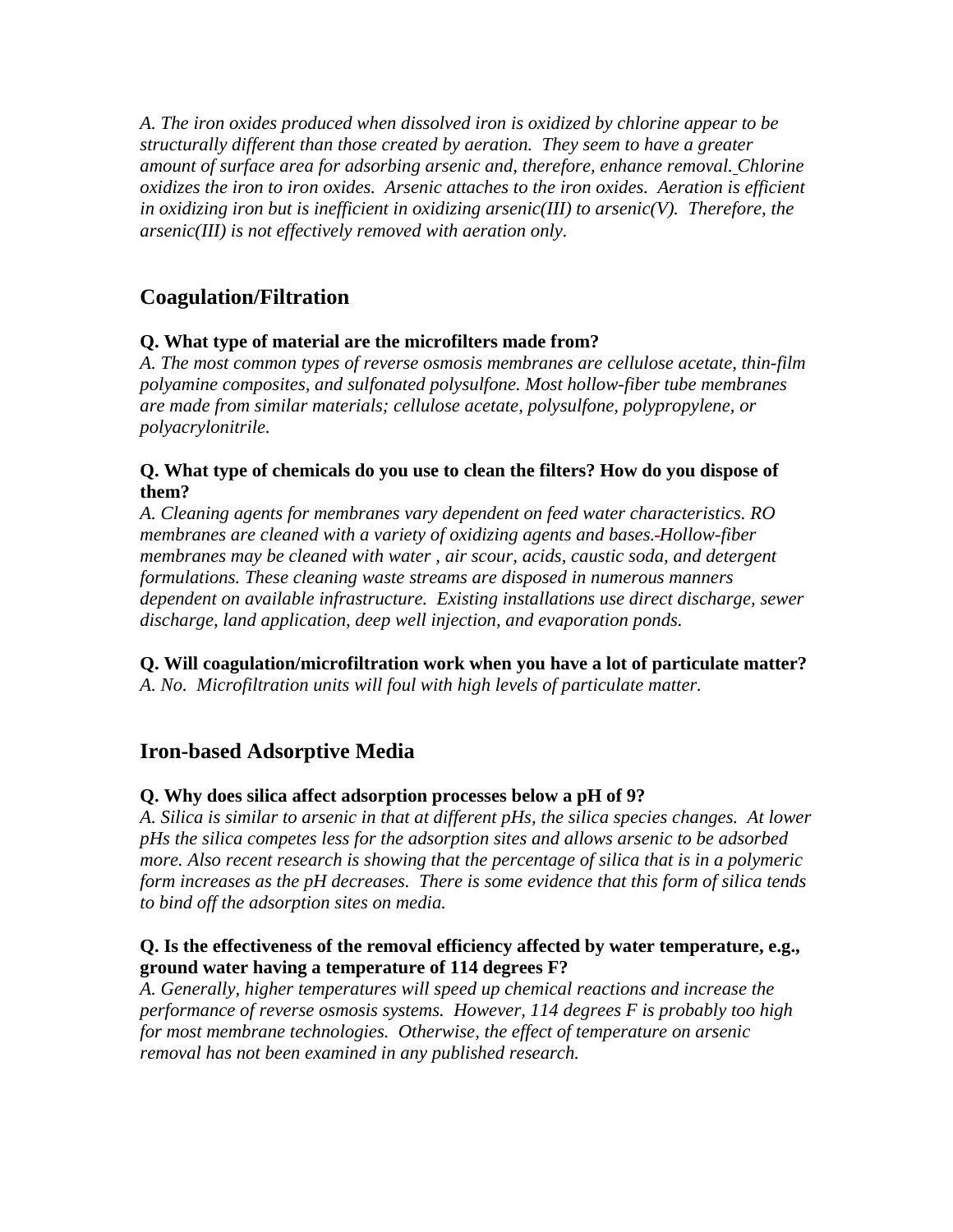# **Ion Exchange**

#### **Q. Is ion exchange practical for surface water when sulfate restrictions are so low?**

*A. Typically, ion exchange would not be the treatment of choice for surface water. A coagulation/filtration plant would be a better choice then you would get both turbidity removal and arsenic removal.* 

#### **Q. How much salt is used for arsenic removal compared with water softening in ion exchange?**

*A. For small systems the salt requirements for arsenic removal and water softening*  would be similar. The amount of salt used would be directly related to the raw water *quality, but would likely be approximately 3 to 5 pounds per cubic foot of media.* 

## **Q. Why do you use brine rather than caustic for regeneration? Is it a function of the size of the treatment plant?**

*A. Brine is cheaper, less hazardous, and more effective. Even larger systems would likely use brine.* 

# **Residuals & Waste Disposal**

# **Q. What is U.S. EPA's response to the disposal of arsenic from water treatment processes when part of a mixed waste stream that includes uranium?**

*A. When a waste is classified as a mixed waste (both hazardous and containing small quantities of uranium) the waste disposal is regulated by both the Atomic Energy Act and RCRA.* 

## **Q. Are there any wastewater treatment plants that will allow liquid waste from arsenic removal plants to be sent to their facilities?**

*A. There are numerous Publicly Owned Treatment Works (POTWs) that will accept the waste from arsenic treatment facilities as long as the waste complies with technically based local limits. Each POTW will have specific limitations on the discharges that they will accept. Some wastes being discharged to a POTW may need to meet pretreatment requirements specified by the POTW before discharge is allowed. Liquid waste discharged to a POTW through a piped sewer connection would be excluded from regulation under RCRA under the domestic sewage regulatory exclusion (see 40 CFR 261.4(a)(1)). Liquid waste trucked to the POTW would not be excluded and would require RCRA manifesting and transport to the POTW. The POTW receiving trucked liquid waste would also need to meet the "Permit by Rule" requirements of 40 CFR 270.60(c).* 

#### **Q. Will U.S. EPA change the toxicity characteristic (TC) limit of 5 mg/L?**  *A. There is no present activity within U.S. EPA to change the arsenic TC limit.*

**Q. What are intermediate wastes and what licensing and disposal issues accompany these?**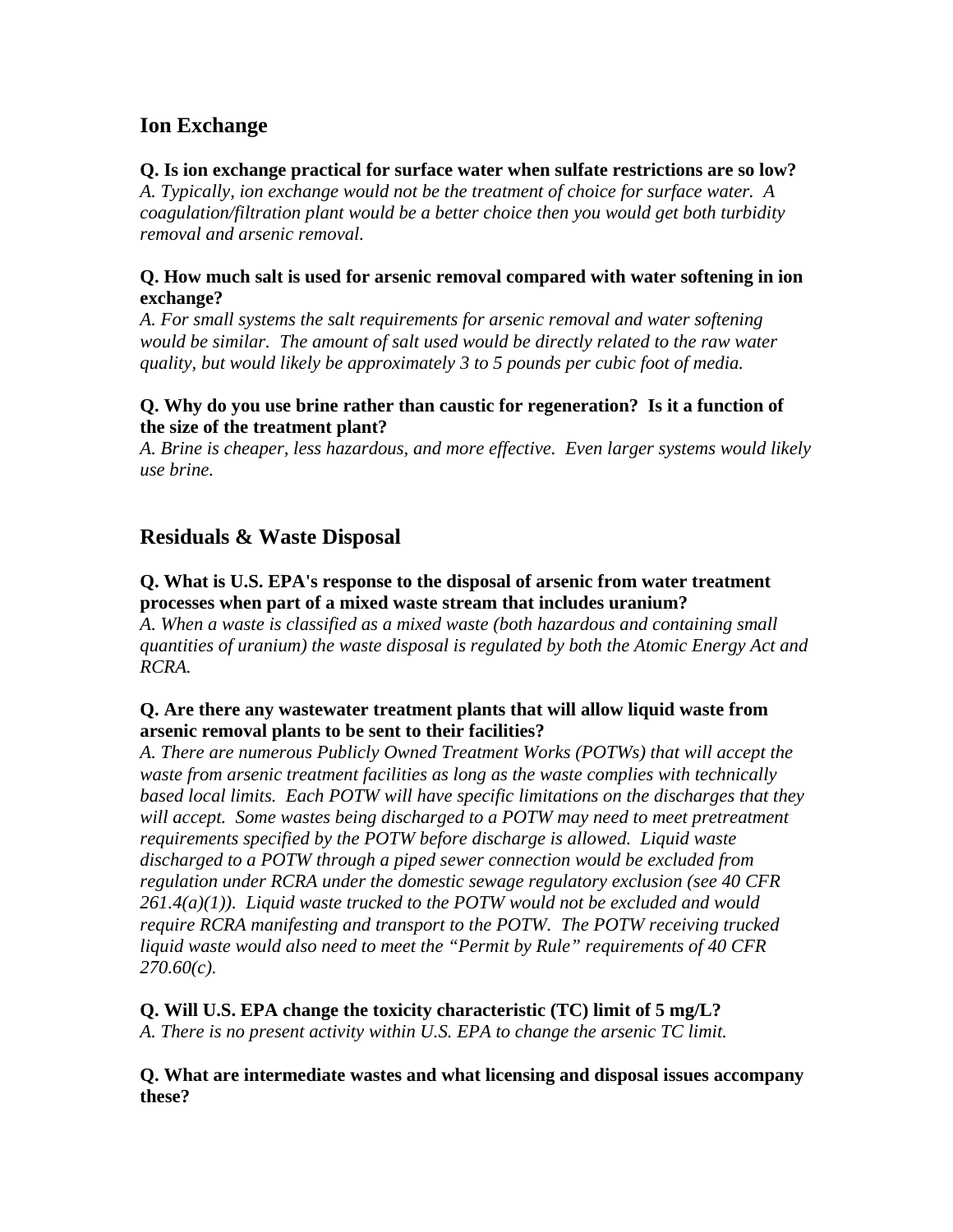*A. Intermediate wastes include brines, rinse water, backwash waters, and sludge. Some intermediate wastes (ion exchange brines) may be classified as RCRA hazardous. You will need to work with your state to determine the licensing and disposal requirements for your waste streams.* 

#### **Q. It has been my experience that landfills will not accept arsenic over 1 mg/L. Are there any disposal alternatives?**

*A. There are alternatives to disposing of the waste in a landfill. You may be able to dispose of the waste thru such alternatives as underground injection or discharge to a POTW, though these methods will have their own set of requirements to meet.* 

#### **Q. Does the spent media have to undergo Toxicity Characteristic Leaching Procedure (TCLP) testing every time?**

*A. Under RCRA, waste generators are required to determine whether their waste is regulated as hazardous, using the provisions of 40 CFR 262.11. Generators may rely on either testing of the waste, or their knowledge of the waste and regulations to make this determination (i.e., no testing is specifically required by the regulations). If generator knowledge is the basis for a RCRA determination, the generator will need to present the basis for the determination when visited by an inspector. Typically, significant past testing of water treatment residuals showing consistent compliance with the TC value would be adequate, depending on the variability in the results, how close to the TC value the results come, and whether there have been any recent treatment system changes or disruptions. Totals testing showing that the spent treatment media could not exceed the TC value if the TCLP were used could also constitute adequate generator knowledge. However, in any situation where the inspector believes the basis for a non-hazardous determination to be inadequate, the results of a TCLP test would be relied on to resolve the disagreement. Note also that for multi-phase wastes, the solid and liquid portions of the waste are evaluated separately in the TCLP, with the solid portion being diluted by 20:1 with the TCLP extractant fluid, and the liquid portion tested for totals content without dilution. For low solids wastes (less than 0.5% dry weight solids), the TCLP result is the total concentration of the constituents(s) of concern in the liquid portion, after filtration (see SW 846 Method 1311 for details, at: http://www.epa.gov/epaoswer/hazwaste/test/pdfs/1311.pdf)* 

#### **Q. Could an evaporation pond concentrate arsenic and cause the waste to become hazardous? If so, would the system then be classified as a RCRA hazardous waste generator?**

*A. The longstanding policy of the RCRA program is that hazardous waste generated in a surface impoundment is regulated at the time it is generated ( i.e, becomes hazardous), and must be managed as hazardous until it no longer exhibits a hazardous characteristic. The point of generation is not when waste is removed from the impoundment, but rather when the waste exhibits any RCRA hazardous characteristic. Therefore, evaporation pond liquid or settled solids that fail any of the TC regulatory values are RCRA hazardous at the time they first exceed the TC values, regardless of whether wastes deposited in the impoundment failed to exceed a TC value. These wastes would also be required to meet the LDR treatment requirements of 40 CFR 268, which requires, among*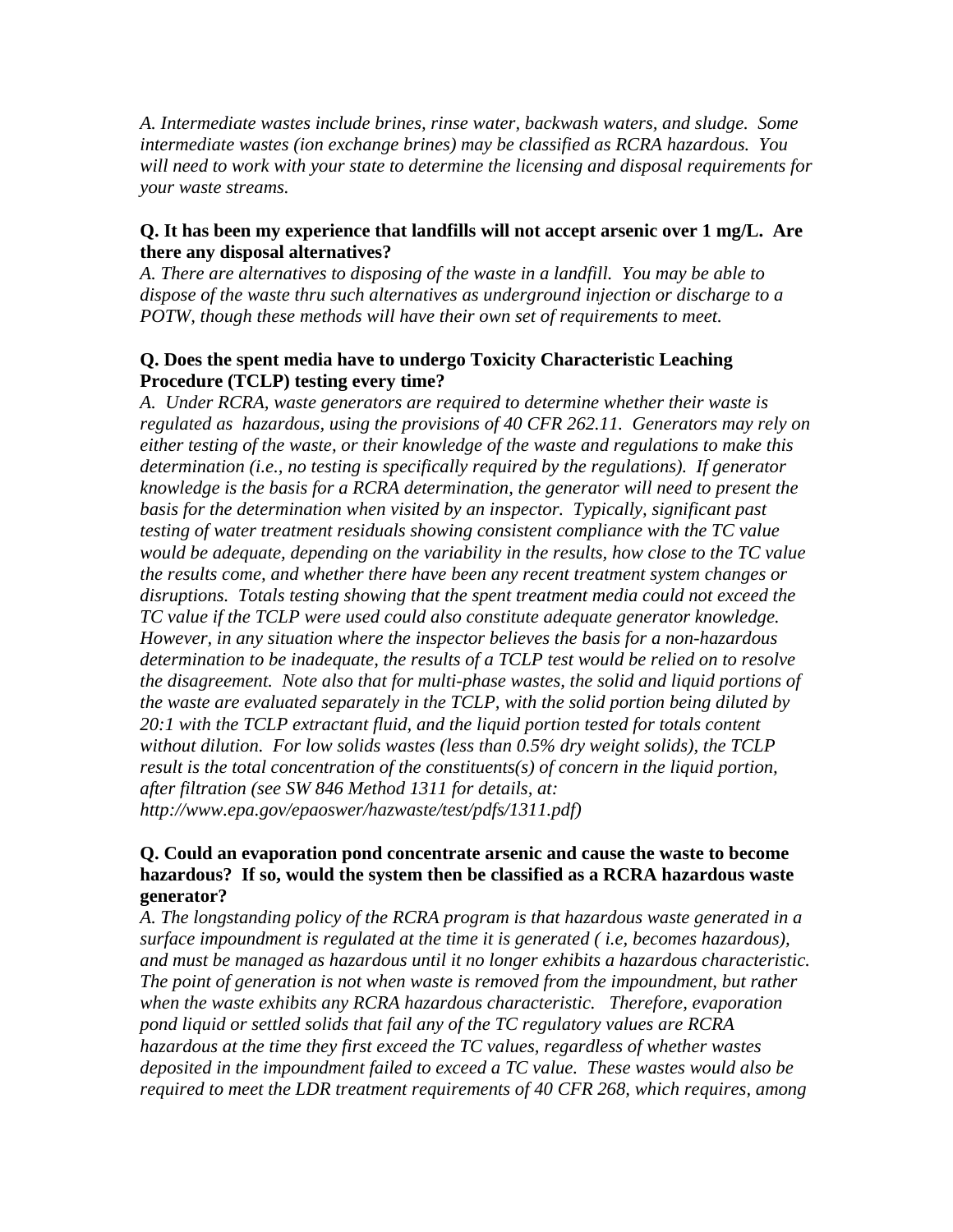*other things, treatment to remove the hazardous characteristic. Note that dilution of the waste to meet LDR standards is prohibited by 40 CFR 268.3. This also makes the evaporation pond itself a RCRA hazardous waste management unit requiring an operating permit and must be designed to meet the requirements of 40 CFR 264 and 265. See 40 CFR 261.3(a)(2)(i) and 261.3(c)(1) [Note: for a detailed discussion of this issue see: 45 FR 72025, October 30, 1980; 55 FR 39410, September 27, 1990; 55 FR 46380, November 2, 1990; and 65 FR 67095, November 8, 2000.]* 

#### **Q. What is the possibility of arsenic being resolubilized from the sludge?**

*A. Arsenic (as well as other metals) can be resolubilized from sludge to a certain degree under any management conditions that include exposure to rainfall. Other conditions that would enhance release include reducing environment.* 

# **Arsenic Treatment Technology Demonstration Program**

## **Q. Once the demonstration project sites were selected and the vendor proposals narrowed, what criteria did systems use to select a final treatment process?**

*A. For Round 1 the treatment process was determined by a U.S. EPA peer review committee. For Round 2 the U.S. EPA peer review committee narrowed the treatment processes to about three and allowed the water system to select the technology.* 

#### **Q. What are the top three things you've learned from the demonstration program so far?**

*A. Information on both Round 1 and Round 2 can be found on the EPA Office of Research and Development web site. Each demonstration site from Round 1 will eventually have a report on their project.*

*http://www.epa.gov/ORD/NRMRL/arsenic/research.htm*

# **Distribution Systems**

#### **Q. We are seeing arsenic at the wellhead, but none at the tap? What is going on? Do we need to treat?**

*A. It may be that the arsenic is being removed in the distribution system either by adsorption or precipitation. The point of compliance for the arsenic rule is the entry point to the distribution system. If your waste has arsenic above the MCL at that point, then you must treat or take other action to achieve compliance with the MCL, even if the arsenic in the water is not, at least for now, reaching the taps.* 

#### **Q. What type of monitoring should I be doing in my distribution system if I install arsenic treatment?**

*A. Distribution systems that have had elevated arsenic waters in them may have concentrations of arsenic in biofilms and corrosion deposits. Changing the water quality in the distribution system (e.g., though chlorination) could cause a release of significant*